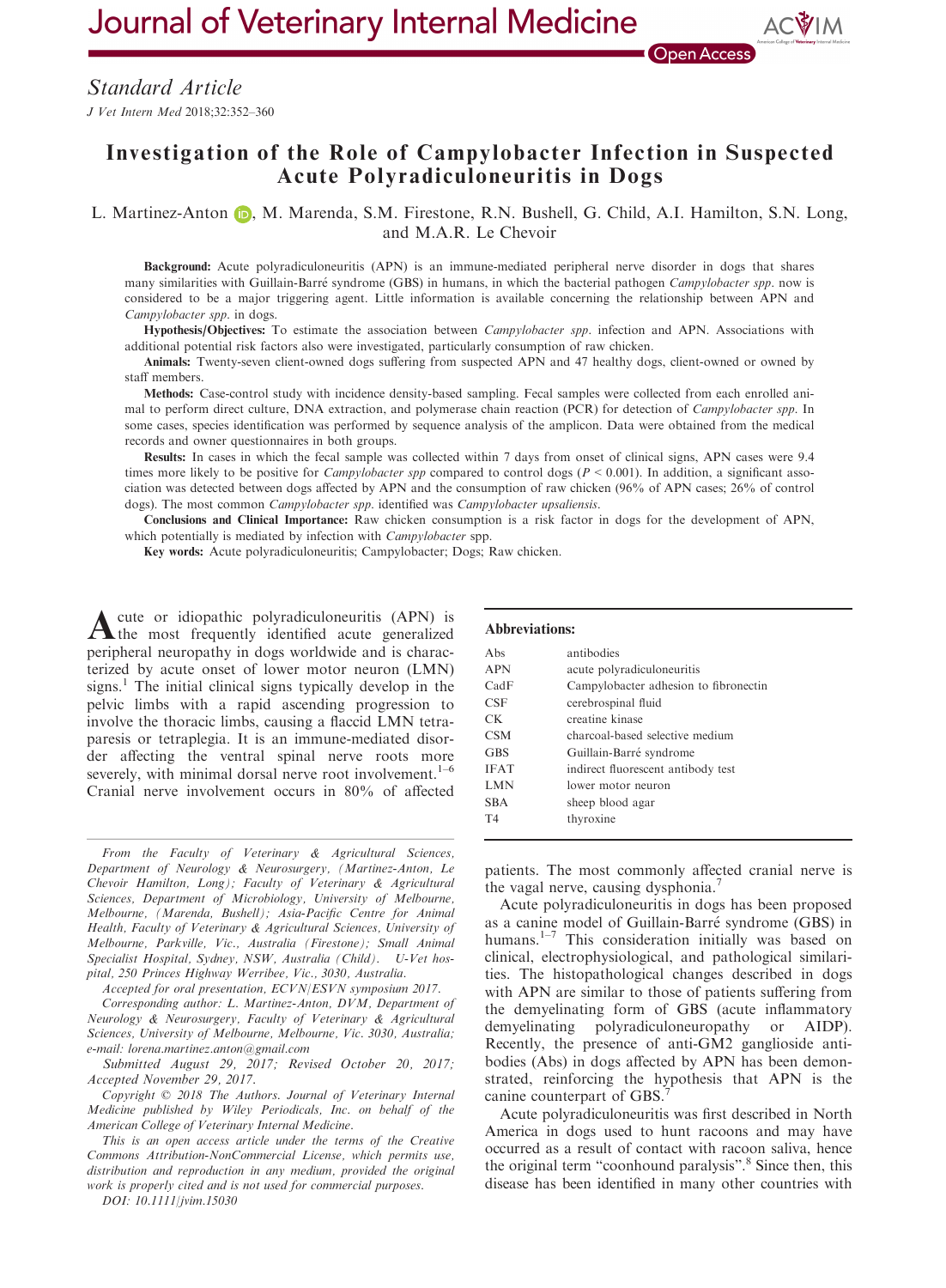no natural racoon population.<sup>3</sup> Other suspected risk factors include recent vaccination and upper respiratory and gastrointestinal infections. $1-4$  In GBS, infection by the bacterial pathogen Campylobacter now is considered a major triggering agent, with up to 40% of GBS patients reported as having Campylobacter jejuni infection 1-2 weeks before the onset of GBS. $9,10$  Other infectious agents have been found to be associated with GBS including Haemophilus influenza,<sup>11</sup> Mycoplasma pneumoniae,<sup>12</sup> cytomegalovirus,<sup>13,14</sup> Epstein-Barr virus,<sup>14</sup> Borrelia burgdorferi,<sup>15</sup> and, most recently, Zika virus.<sup>16</sup> Cases of GBS after rabies and swine influenza vaccines also have been reported.17–<sup>19</sup> To our knowledge, no dog in Australia has been reported to be infected by any of these agents.

Most Campylobacter cases in humans are considered to be associated with consumption of raw or undercooked poultry. Consumption of contaminated water and unpasteurized milk also play important roles. Chickens are a natural reservoir of Campylobacter, where the bacteria colonize the mucosal layer of the gastrointestinal tract and can be transferred between chickens by the fecal-oral route.<sup>10,20</sup> We have observed that it is common practice for Australian dog owners to feed their dogs raw chicken as part of their daily diet or simply as a treat. Thus, we are under the impression that the prevalence of raw chicken consumption is very high in the population of APN dogs that they have diagnosed or treated and that the incidence of APN is possibly higher in Australia than in other countries.

We undertook a case-control study primarily to investigate the association between *Campylobacter* infection in dogs and APN to determine whether Campylobacter could be a trigger for APN. Another aim of our study was to identify potential risk factors associated with APN, including consumption of raw chicken meat and recent Campylobacter infection.

#### Materials and Methods

#### Animals and Data Collection

This case-control study was conducted at the University of Melbourne Veterinary Teaching Hospital (U-Vet hospital) between March 2015 and February 2017. Cases originated from 2 contiguous Australian states (Victoria and New South Wales). Data on potential explanatory variables and clinical specimens were collected from dogs affected by APN (cases) and were compared to a group of healthy dogs (controls). Dogs from both groups were recruited over the duration of the study period in an incidence density-based sampling strategy (ie, as each case was recruited, 2 controls were recruited) with very coarse frequency matching by dog size (so that this variable could still later be analyzed for associations with case-control status). Considering that the prevalence of C. jejuni in clinically normal dogs appears to be higher in dogs  $\leq 6$  months of age, we included only dogs  $\geq 1$  year of age in both groups.20,21

Acute polyradiculoneuritis is diagnosed based on characteristic clinical signs and clinical course, supportive diagnostic tests, and by exclusion of other causes of generalized weakness. Inclusion criteria for the APN group were acute onset of ascending LMN signs ≤3 weeks before presentation and no evidence of possible exposure to botulism neurotoxin. In addition, hematology and biochemistry (including creatine kinase [CK] activity and serum potassium concentration,  $n = 23$ ), cerebrospinal fluid (CSF) analysis  $(n = 7)$ , indirect fluorescent antibody tests (IFAT) for Toxoplasma gondii  $(n = 4)$  and *Neospora caninum*  $(n = 8)$ , serum total thyroxine (T4) concentration  $(n = 11)$ , acetylcholine receptor antibodies  $(n = 12)$ , and electrodiagnostic examination  $(n = 9)$  also were considered and performed when available. However, these tests were not a requirement to be included in the disease group.

The control group included dogs defined as healthy based on history and physical examination. The animals were either clientowned or pets owned by staff members. Dogs were excluded from the study if they were receiving any medication at the time of enrollment or up to 1 month before the study, with the exception of vaccinations and prophylactic antiparasitic therapy. Informed consent was obtained from all owners before study enrollment, and the project was approved by the Animal Ethics Committee of the University of Melbourne, Australia (AEC number 1513717).

Demographic, environmental and dog lifestyle factors were investigated as potential risk factors. Data were obtained from the medical records, and owner questionnaires were undertaken in both groups. These questionnaires were available in every case to collect data relative to the dog's environment and way of living for epidemiological analysis. A section in the questionnaire to collect details regarding the natural course of the disease also was available for the APN group (Data S1 and S2).

## Sample Collection and Laboratory Methods

Paired fecal samples, swabs, or both were collected from each enrolled animal to perform initial direct culture within 24 hours. All cultures were performed under microaerophilic conditions using the CampyGen 3.5 system.<sup>a</sup> One fecal sample or swab was plated directly on a selective medium, Campylobacter charcoalcased selective (CSM) agar. The additional fecal sample or swab was inoculated into Bolton broth for selective enrichment and incubated at 37°C for 24 hours. A second CSM agar plate then was inoculated with a loopful of the Bolton broth. The CSM plates were incubated at 37°C and were examined for growth after 24 and 48 hours. Suspect colonies were purified on sheep blood agar (SBA), and subcultures were identified at the genus level by growth characteristics and microscopy. The remainder of the Bolton broth and fecal samples were stored at  $-20^{\circ}$ C. Genomic DNA extraction was performed directly from the fecal sample or swab, from Bolton broth enrichment cultures, and from purified bacterial isolates using a silica-based column method.<sup>22</sup> Purified genomic DNA preparations were stored at  $-20^{\circ}$ C. Campylobacter identification was performed using molecular identification methods. All suspect Campylobacter bacterial isolates, Bolton broth, and fecal DNA extracts were screened for the presence of Campylobacter spp, 16S DNA by polymerase chain reaction (PCR) which was performed on approximately 100 ng of genomic DNA as previously described. $23$  We considered Campylobacter-positive samples to be those positive on culture, PCR, or both. The cadF gene also was detected by PCR as described previously.<sup>24</sup> Campylobacter that were cadF positive were differentiated as C. jejuni or Campylobacter coli. However those isolates, together with all of the other Campylobacter isolates, also were identified by 16S ribosomal DNA sequencing. The 16S rDNA was amplified by PCR using Bioline MyTaq mix<sup>b</sup> and 20  $\mu$ M of each of the primers 27F (AGAGTTTGATCMTGGCTCAG) and 1492R (TACGGYT ACCTTGTTACGACTT)<sup>25</sup> and approximately 50 ng of genomic DNA. The reaction was subjected to 35 cycles of 95°C for 30 seconds, 55°C for 30 seconds, and 72°C for 90 seconds with a final extension of 5 minutes at 72°C. Sanger sequencing of the gene was performed by the Australian Genome Research Facility on a purified PCR product capturing approximately 1,100 bp including the hypervariable V3 region using primers 341F (CCTACGGG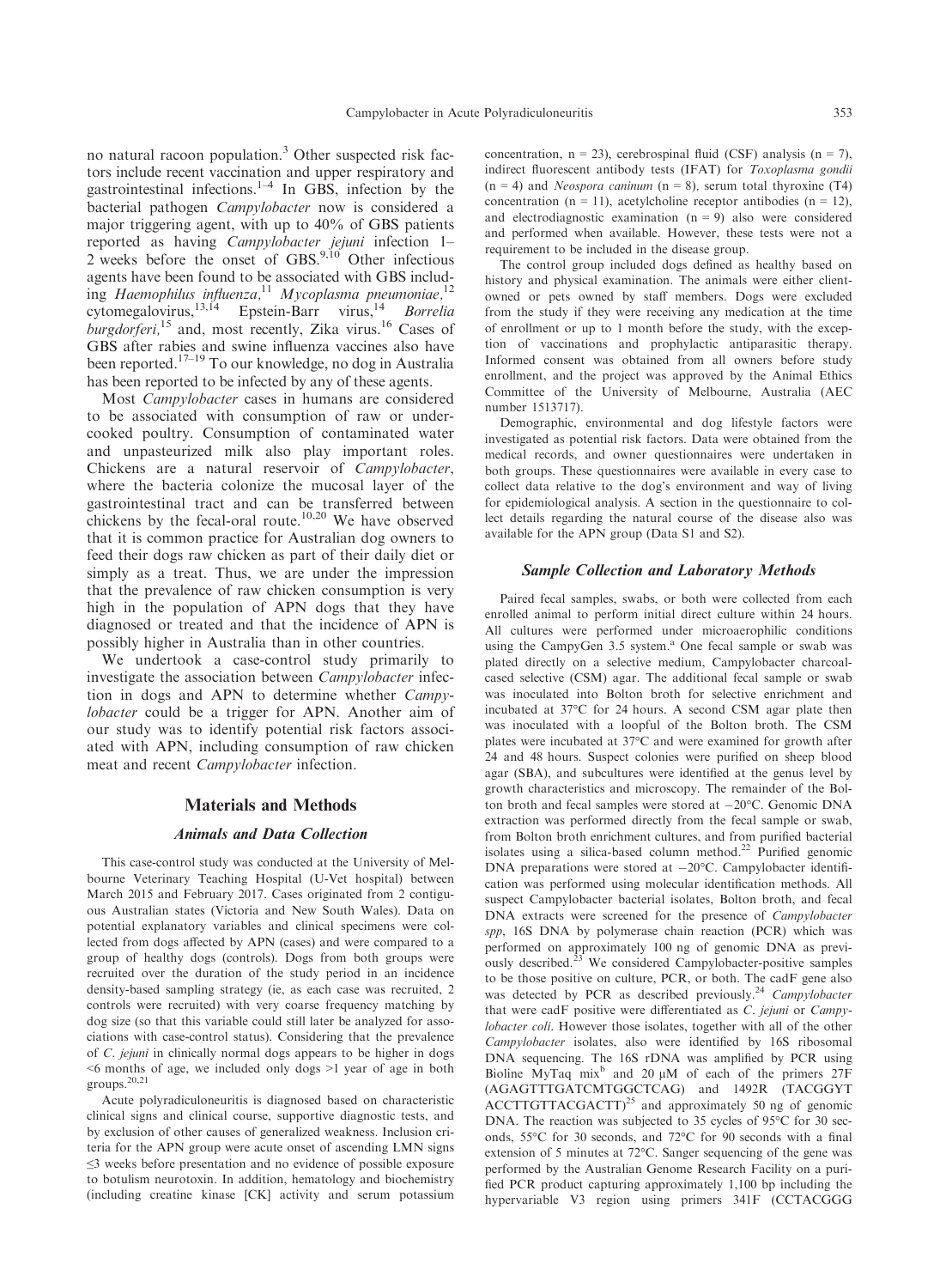AGGCAGCAG) and 907F (AAACTCAAAGGAATTGA CGG).25,26 A contig of the overlapped sequences was compared with the curated databases of  $EzBiocloud<sup>27</sup>$  and the Ribosomal Database Project,<sup>28</sup> and sequence-based identification was confirmed with sequence similarity cutoff values set at 97 and 99% for genus and species level, respectively.

# Statistical Analysis

Frequency cross-tabulations were prepared of APN cases and controls by each of the putative risk factors. Odds ratios (OR), 95% confidence intervals (CI), and P-values were first estimated using univariable exact logistic regression. This approach is well suited to modeling binary outcome variables for small sample size datasets, when some of the cells formed by the outcome and categorical predictor variable(s) have no observations or both situations.29 Exact logistic regression provides ORs, the desired measure of association for a case-control study. To further investigate the effect of sampling delays, the association between Campylobacter spp. positivity, and APN status, the case definition was restricted to include only cases for which sampling occurred within 10, 7, and 4 days, respectively, of clinical onset of APN (represented by the variables, Campylobacter spp. positive  $\leq 10$ ,  $\leq 7$ , and  $\leq 4$  days, respectively). Variables with  $\leq 10\%$ missing data and associated with the outcome in univariable analysis at  $P \leq 0.25$  were considered for multivariable analyses. A putative causal diagram was developed a priori in Dagitty<sup>30</sup> to guide multivariable analysis, considering that several of the exposure variables, if causal, could be acting through the same pathway (such as raw meat consumption, raw chicken consumption, and Campylobacter spp. positivity). Modeling proceeded using a manual backward stepwise approach, considering the minimum adjustment set for the stated hypothesis of most interest (testing the association between positivity to Campylobacter spp. and APN case status), and continued until only variables statistically significant at  $P < 0.05$  were retained in the final model. Given the small sample size, no interaction terms were tested.

## **Results**

The APN group included 27 dogs, with 19 females (15/19 neutered) and 8 males (5/8 neutered). Mean age at the time of study enrollment was 7.4 years (standard deviation [SD], 3.6), and median weight was 8.5 kg (range, 3.8–25 kg). Cases occurred evenly throughout the year, and breed distribution was as follows: Maltese (7), Poodle (6), Jack Russell Terrier, and Griffon Bruxellois (2 each) and Fox Terrier, Silky Terrier, Labrador Retriever, Cocker Spaniel, Golden Retriever, Border Collie, Beagle, Pomeranian, German Shepherd, and Miniature Schnauzer (1 each). The control group included 47 healthy dogs, with 31 females (28/31 neutered) and 16 males (12/16 neutered). Mean age was 6.7 years (SD, 3.2) and median weight was 14 kg (range, 3.0–46 kg). The breed distribution was as follows: Maltese mixed, Poodle mixed, and Jack Russell Terrier (5 each); Border Collie and German Shepherd (3 each); Chihuahua (2); crossbreed (7); and Silky Terrier, Labrador Retriever, Pomeranian, Miniature Schnauzer, Cavalier King Charles Spaniel, Greyhound, Cairn Terrier, Dalmatian, Australian Kelpie, Australian Koolie, Nova Scotia Duck Tolling Retriever, German Shorthaired Pointer, Staffordshire Bull Terrier,

German Spitz, Border Terrier, Blue Heeler, and Mastiff (1 each).

Fecal samples were positive for Campylobacter spp. in 13 of 27 of the APN cases compared with 11 of 47 cases in the control group. Of the positive cases in the APN group, 2 were positive by PCR only and the remainder tested positive by both methods (PCR and culture). None of the APN cases was positive by culture only. In the control group, 3 dogs had positive Campylobacter culture, 6 had positive PCR, and the remaining cases had both positive culture and PCR. Within the APN group, median time from onset of clinical signs to fecal sample collection was 4.5 days (range, 1–11 days) in the Campylobacter-positive cases and 11 days (range, 2–20 days) for the negative ones. Most fecal samples from positive APN cases (12/13) were collected within a week of onset of clinical signs. One positive dog presented 11 days after onset of clinical signs, according to the history provided by the owner. Overall, APN cases had 3 times the odds of having had a recent laboratoryconfirmed episode of campylobacteriosis compared to control dogs. As the case definition was tightened, the strength of the association between detection of campylobacteriosis and APN increased markedly and was significant when only cases with diagnostic delays <10 days were considered (see Table 1). With a case definition that included only of cases with diagnostic delays of <7 days, APN cases had 9.4 times higher odds of a recent laboratory-confirmed episode of campylobacteriosis compared to control dogs ( $P < 0.001$ ).

Sequencing was available in 10 of 13 Campylobacterpositive cases in the APN group, showing that 60% of the samples were classified as Campylobacter upsaliensis and 40% as C. jejuni. In the control group, DNA sequencing was available from 5 of 11 of the Campylobacter-positive cases showing that 80% were classified as C. upsaliensis and 20% as C. jejuni. No C. coli was isolated from any dog in our study.

Univariable exact logistic regression results including OR, and their CI and P-values, for each of the explanatory variables considered for associations with case-control status are presented in Table 1. Age, weight, and sex were not statistically significant ( $P = 0.37$ ,  $P = 0.089$ ,  $P = 0.90$ , respectively). Interestingly, in the univariable analysis, breed size was found to be significantly associated with APN case status ( $P = 0.024$ ), with the most pronounced effect being an association with small breeds.

Questionnaires from owners were returned for 24 of 27 of APN cases and for 47 of 47 of the control group cases. However, based on their history in the clinical database, details relative to the diet were available for all APN cases. Twenty-six (96.3%) of the APN cases were fed raw chicken, mainly chicken necks and wings. Owners of APN cases had 70.7 times higher odds of reporting that their dogs consumed raw chicken than owners of control dogs  $(P < 0.001)$ . The only APN case that was not fed raw chicken had daily contact with live chickens. Among the Campylobacter-positive dogs with APN, all had raw chicken in their diet (13/13). No association between other risks factors and the disease was found apart from raw poultry in the diet. Among the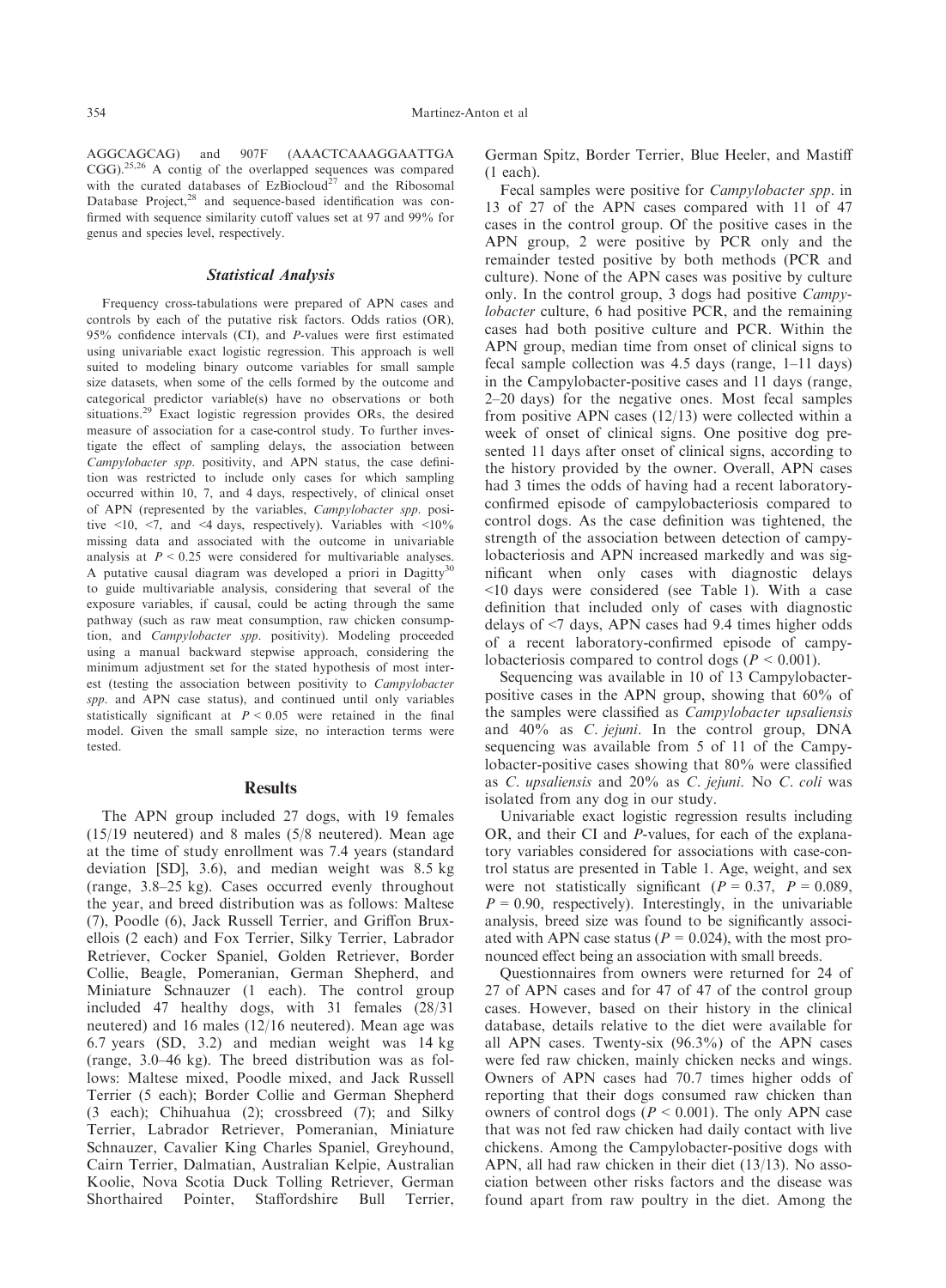| <b>Explanatory Variable</b>                                    | Category       | APN Group      | Control Group    | Odds Ratio <sup>a</sup> | 95% CI         | P-Value |
|----------------------------------------------------------------|----------------|----------------|------------------|-------------------------|----------------|---------|
| Campylobacter spp. (positive)                                  | Yes            | 13             | 11               | 3.00                    | 0.98, 9.44     | 0.055   |
|                                                                | No             | 14             | 36               |                         |                |         |
| <i>Campylobacter spp.</i> (positive $\leq 10 \text{ days}^b$ ) | Yes            | 12             | 11               | 5.44                    | 1.54, 20.9     | 0.006   |
|                                                                | No             | 7              | 36               |                         |                |         |
| <i>Campylobacter spp.</i> (positive $\leq$ days <sup>b</sup> ) | Yes            | 12             | 11               | 9.39                    | 2.28, 48.4     | < 0.001 |
|                                                                | No             | 4              | 36               |                         |                |         |
| Campylobacter spp. (positive <4 days <sup>b</sup> )            | Yes            | 8              | 11               | 12.4                    | 2.07, 136      | 0.003   |
|                                                                | No             | $\overline{c}$ | 36               |                         |                |         |
| Campylobacter spp. (type)                                      | C. jejuni      | 4              | 1                | 2.51                    | 0.15, 163      | 0.87    |
|                                                                | C. upsaliensis | 6              | 4                |                         |                |         |
| Raw chicken in diet                                            | Yes            | 26             | 12               | 70.7                    | 9.67, 3,193    | < 0.001 |
|                                                                | No             | $\mathbf{1}$   | 35               |                         |                |         |
| Raw meat in diet                                               | Yes            | 26             | 18               | 40.0                    | 5.60, 1,775    | < 0.001 |
|                                                                | No             | 1              | 29               |                         |                |         |
| In contact with birds                                          | Yes            | 3              | 6                | 0.98                    | 0.14, 5.14     | 1.00    |
|                                                                | No             | 21             | 41               |                         |                |         |
| Recent vaccination (<6 weeks)                                  | Yes            | 1              | $\boldsymbol{0}$ | 1.96                    | $0.05, \infty$ | 0.68    |
|                                                                | No             | 23             | 47               |                         |                |         |
| Access to water sources                                        | Yes            | 4              | 12               | 0.51                    | 0.11, 1.97     | 0.43    |
|                                                                | No             | 23             | 35               |                         |                |         |
| Use of insecticides or week killers                            | Yes            | 8              | 10               | 1.83                    | 0.52, 6.32     | 0.41    |
|                                                                | No             | 16             | 37               |                         |                |         |
| Tendency to scavenge food                                      | Yes            | 9              | 21               | 0.75                    | 0.24, 2.26     | 0.75    |
|                                                                | No             | 15             | 26               |                         |                |         |
| Tendency to scavenge feces                                     | Yes            | 8              | 17               | 0.88                    | 0.27, 2.77     | 1.00    |
|                                                                | No             | 16             | 30               |                         |                |         |
| Outdoor access                                                 | Yes            | 8              | 27               | 0.37                    | 0.11, 1.15     | 0.094   |
|                                                                | No             | 16             | 20               |                         |                |         |
| Rurality of residence                                          | Rural          | $\overline{2}$ | $\overline{2}$   | 2.44                    | 0.16, 37.4     | 0.54    |
|                                                                | Suburban       | 10             | 15               | 1.65                    | 0.51, 5.34     |         |
|                                                                | Urban          | 12             | 30               | 1.0                     | (reference)    |         |
| Female                                                         | Yes            | 19             | 31               | 1.22                    | 0.40, 3.97     | 0.90    |
|                                                                | No             | 8              | 16               |                         |                |         |
| Desexed                                                        | Yes            | 20             | 40               | 0.50                    | 0.13, 1.94     | 0.39    |
|                                                                | $\rm No$       | 7              | 7                |                         |                |         |
| ANKC breed size <sup>c</sup>                                   | Large          | 3              | 9                | 2.3                     | 0.21, 32.2     | 0.024   |
|                                                                | Medium         | $\mathfrak{2}$ | 14               | 1.0                     | (reference)    |         |
|                                                                | Small          | 22             | 24               | 6.2                     | 1.22, 62.8     |         |
| Weight $(kg)^d$                                                | >20            | 2              | 14               | 1.0                     | (reference)    | 0.089   |
|                                                                | $11 - 20$      | 6              | 12               | 3.38                    | 0.48, 40.3     |         |
|                                                                | $7 - 10$       | 9              | 12               | 5.03                    | 0.81, 56.8     |         |
|                                                                | $<$ 7          | 10             | 9                | 7.31                    | 1.16, 84.0     |         |
| Age $(vears)^e$                                                | Mean (SD)      | 7.4(3.6)       | 6.7(3.2)         | 1.07                    | 0.93, 1.24     | 0.37    |

Table 1. Descriptive statistics and comparison of 27 acute polyradiculoneuritis cases and 47 controls by exposure variable and univariable exact logistic regression from a case-control study, March 2015 to February 2017, Australia.

<sup>a</sup>Odds ratios (OR), 95% confidence intervals (CI), and P-values calculated using exact logistic regression, suited to small datasets. Where zero in 2  $\times$  2 table cells (and ∞ in CIs) median unbiased estimates.

 $\rm ^b$ APN cases where sample was collected within 10, 7, and 4 days from onset of clinical signs, respectively.

c According to the ANKC categories ([http://ankc.org.au\)](http://ankc.org.au).

<sup>d</sup>Continuous variable categorized into quartiles to enable exact logistic model to converge.

e Continuous variable (units): ORs represent increase in odds of a 1 unit increase in the explanatory variable in APN cases compared to odds in controls.

variables statistically associated with case-control status at  $P < 0.25$ , "Raw meat in diet," "Raw chicken in diet," and "Campylobacter spp. positivity" all were considered highly likely to be acting through the same causal pathway (see Fig S1 for putative causal diagrams used to guide multivariable model development). Given our primary interest in estimating the association between Campylobacter spp. positivity and APN case status, "Raw meat in diet," "Raw chicken in diet," and "Breed size" dichotomized to represent "Small breed" dogs were excluded from multivariable modeling on the basis that they were not in the minimum adjustment set and that, if included, they would lead to underestimation of the total effect of Campylobacter spp. positivity. For completeness, further multivariable models are included in the supplementary materials: a model of APN casecontrol status including "Raw chicken in diet" and Campylobacter spp. positivity (Table S1), models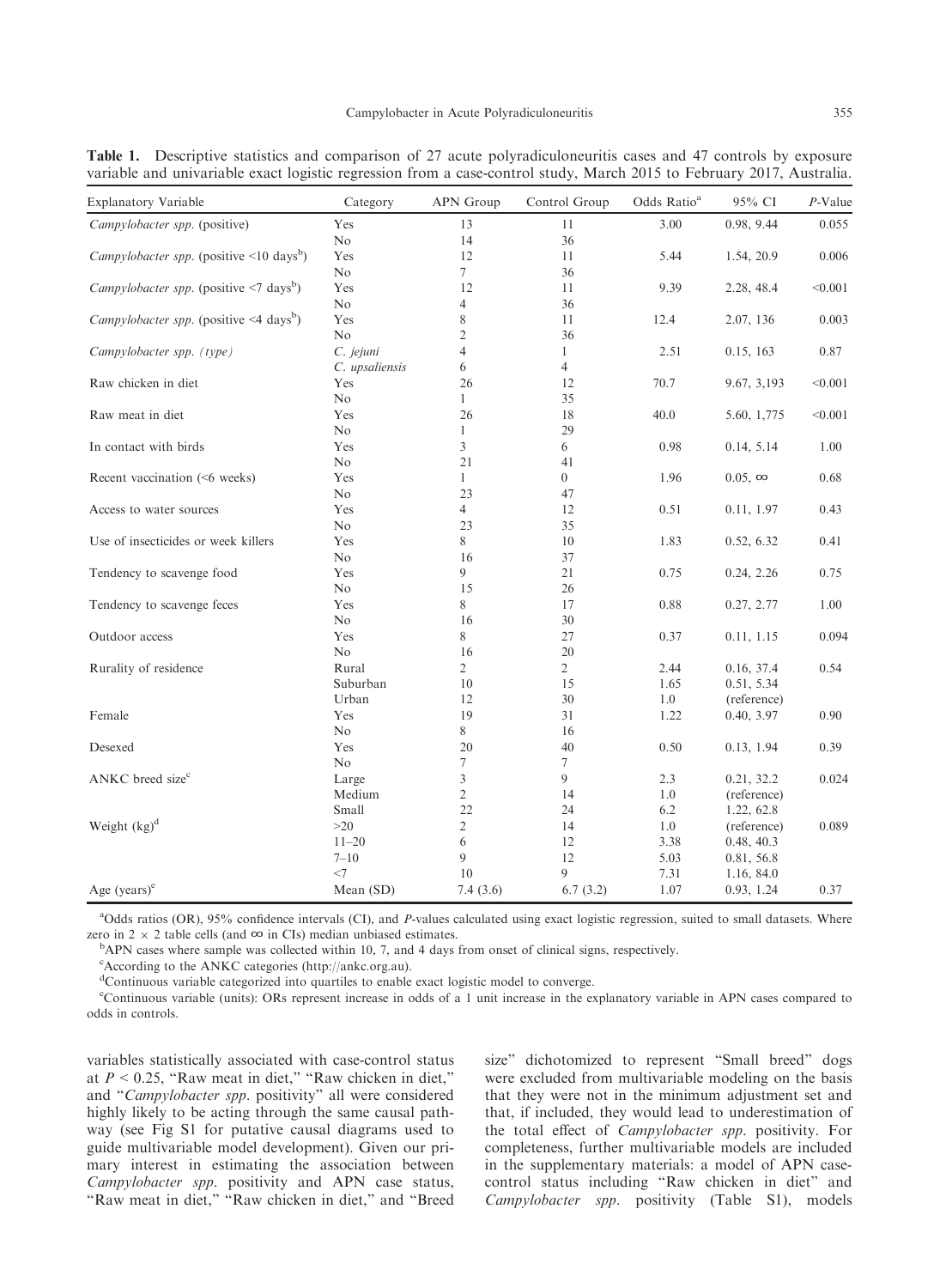estimating the association between "Raw chicken in diet" and Campylobacter spp. positivity (Table S2) unadjusted and with adjustment for case-control status (considered as estimators of the association between these 2 explanatory variables in the study and source populations, respectively), and a model of APN casecontrol status including "Small breed" and Campylobacter spp. positivity (Table S3).

In our study, 19 of 27 of the APN cases presented with ascending flaccid tetraparesis. Descending tetraparesis was observed in 4 cases, and the remaining 4 cases had all limbs affected at the same time. None of the dogs presented with tetraplegia, paraplegia, or both, although the most were nonambulatory. Only 3 of 27 dogs remained ambulatory over the course of the disease. Dysphonia was reported in 18 of 19 of the dogs and was not documented by owners in the remaining 8 cases. Hyperesthesia was noted in 6 of 27 dogs. Neck ventroflexion was present in 20 of 27 dogs. Respiratory involvement was recorded in 4 of 27 of the dogs, with signs including increased respiratory rate and effort, and paradoxical breathing. Decreased palpebral and gag reflexes both were recorded in only 1 dog. This dog had regurgitation, and thoracic radiographs were unremarkable. Four dogs had experienced diarrhea before the onset of clinical signs. One dog had a history of coughing, and 2 had a history of vomiting before presentation. Two dogs were lost to follow-up. Nineteen (70%) of the dogs recovered from the disease; 11 of 19 recovered completely whereas 8 of 19 recovered up to 80–90% of their normal function as reported by their owners. Six dogs were euthanized, 1 because of deterioration of clinical signs, and 4 based on the owner's decision despite static clinical signs. One dog experienced relapse of clinical signs. In this dog, relapse occurred after 21 days and the owner elected euthanasia at this stage (Table 2). This dog was positive for C. upsaliensis.

The median time to ambulation (>3 steps without support) from onset of the clinical signs was 50.7 days (range, 10–110 days). The median time to reach a plateau (best clinical improvement) was 95.3 days (range, 13–300 days).

A thorough and in some cases repeated tick search was performed and found to be negative in all of the APN dogs. Complete hematology and biochemistry tests were performed in 23 of 27 dogs and included serum CK activity, which was mildly increased in 5 of 23 dogs (range, 508–1,980 U/L; reference range, 50– 400 U/L) and serum potassium concentration, which was within the reference range in all of them (23/23). Serum total T4 concentration was measured in 11 of 27 dogs and was decreased in 2 dogs (6 and 16 nM; reference range, 18–40 nM). Acetylcholine receptor antibody was measured in 12 of 27 cases and was negative in all instances. T. gondii IFAT was performed in 4 of 27 and N. caninum IFAT was performed in 8 of 27 cases, and results were negative in all instances. Antiraccoon saliva antibody was not measured because raccoons are not found in Australia. In the APN group, 7 dogs had lumbar CSF analysis performed. Of these, 3 had albuminocytologic dissociation (protein concentration ranged from 0.82 to 1.48 g/L; reference range,  $\langle 0.5 \text{ g/L} \rangle$ .

|  | Table 2. Clinical signs, preceding events, and outcome |  |
|--|--------------------------------------------------------|--|
|  | in the 27 dogs with acute polyradiculoneuritis (APN).  |  |

|           |                                                            | Percentage<br>Present |
|-----------|------------------------------------------------------------|-----------------------|
| Clinical  | Ascending LMN tetraparesis                                 | 70\% (19/27)          |
| features  | Descending LMN tetraparesis                                | $15\%$ (4/27)         |
|           | LMN in all 4 limbs<br>at the same time                     | $15\%$ (4/27)         |
|           | Ability to wag the tail                                    | $100\% (21/21)$       |
|           | Dysphonia                                                  | $95\%$ (18/19)        |
|           | Neck weakness/ventroflexion                                | 74% (20/27)           |
|           | Hyperesthesia                                              | $22\% (6/27)$         |
|           | Chest involvement                                          | $15\%$ (4/27)         |
|           | Facial paresis/paralysis                                   | $4\%$ (1/27)          |
|           | Regurgitation                                              | $4\%$ (1/27)          |
|           | Reduced gag reflex                                         | $4\%$ (1/27)          |
|           | Pyrexia $(>39.5$ °C)                                       | $0\%$ (0/27)          |
| Preceding | Vomiting and/or diarrhea                                   | $22\% (6/27)$         |
| events    | Cough                                                      | $4\%$ (1/27)          |
| Outcome   | Complete recovery $(100\%)$                                | $41\%$ (11/27)        |
|           | $80 - 90\%$ recovery                                       | $30\%$ (8/27)         |
|           | Relapse                                                    | $4\%$ (1/27)          |
|           | Euthanasia due to progression<br>of the disease            | $4\%$ (1/27)          |
|           | Euthanasia due to owners'<br>decision despite static signs | $19\% (5/27)$         |
|           | Lost to follow-up                                          | $7\%$ (2/27)          |

LMN, lower motor neuron.

Two had normal CSF analysis, and the remaining 2 showed increased CSF proteins concentration (1.38 and 1.39 g/L) and nucleated cell count (ncc; 9 and 240 ncc/ $\mu$ L, respectively; reference range, <6 ncc/ $\mu$ L). Detailed findings are presented in Table 3. Electromyography (EMG) was performed in 9 of 27 dogs and was abnormal in all of them, suggesting both demyelinating and axonal neuropathy. Fibrillation potentials and positive sharp waves were present in all instances  $(9/9)$ , as noted on the clinical reports. Complete electrophysiological reports were available for 5 of 9 dogs (Table S4).

# **Discussion**

We investigated a potential association between Campylobacter infection and APN in dogs. Other potential risk factors also were investigated, and a significant association was detected between dogs affected by APN and the consumption of raw chicken (with owners of 96% of APN cases reporting raw chicken consumption, compared to 26% of owners of control dogs). Thus, raw chicken in the diet is highly likely to increase the risk of developing APN in dogs in Australia. In addition, 48% of the dogs with APN were positive for Campylobacter infection compared with 23% in the control group. When a stringent case definition was applied (considering only cases in which the fecal sample was collected within 7 days from onset of the clinical signs), APN cases were 9.4 times more likely to have had a recent laboratory-confirmed episode of campylobacteriosis compared to control dogs  $(P < 0.001)$ .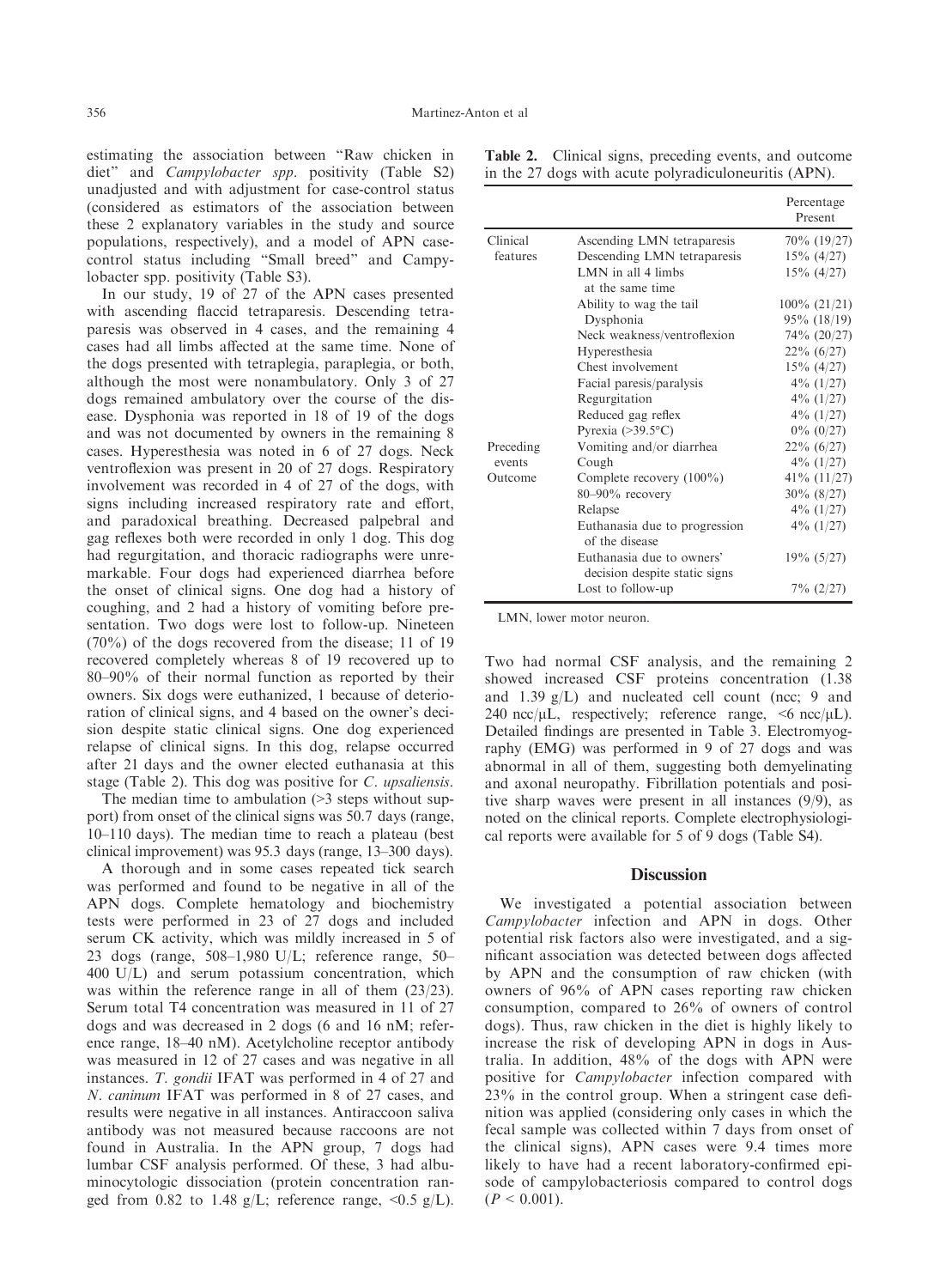| Diagnostic Tests                 | Results                                | Incidence      |
|----------------------------------|----------------------------------------|----------------|
| Hematology                       | Elevated CK levels                     | $22\%$ (5/23)  |
| and biochemistry                 | Low potassium<br>concentration         | $0\%$ (0/23)   |
|                                  | Low total T4                           | $18\% (2/11)$  |
| Lumbar CSF<br>analysis           | Albuminocytologic<br>dissociation      | $43\%$ $(3/7)$ |
| Serology                         | Positive IFAT Toxoplasma               | $0\%$ (0/4)    |
|                                  | Positive IFAT Neospora                 | $0\%$ (0/8)    |
|                                  | Positive Acetylcholine<br>receptor Abs | $0\%$ (0/12)   |
| Electrophysiological<br>features | Spontaneous<br>activity in EMG         | $100\%$ (9/9)  |
|                                  | Decreased CMAP<br>amplitude            | $100\%$ (9/9)  |
|                                  | F-waves normal                         | $0\%$ (0/4)    |
|                                  | F-waves prolonged                      | $25\%$ (1/4)   |
|                                  | F-waves not detected                   | $75\%$ (3/4)   |

Table 3. Additional diagnostic test results in dogs with acute polyradiculoneuritis (APN).

CK, creatine kinase; T4, thyroxine; CSF, cerebrospinal fluid; IFAT, indirect fluorescent antibody test; Abs, antibodies; EMG, electromyography; CMAP, compound muscle action potential.

Acute polyradiculoneuritis is an immune-mediated polyneuropathy affecting peripheral nerve myelin, axons, or both. The disease is characterized by acute symmetrical ascending motor weakness and hyporeflexia or areflexia.1–<sup>6</sup> The most common presenting clinical signs in our study were ascending flaccid tetraparesis (70%), head and neck weakness (74%), and dysphonia  $(95\%)$ . Six dogs  $(22\%)$  had a history of gastrointestinal signs before the onset of neurological signs. Cytology of lumbar CSF showed albuminocytologic dissociation in 43% of the cases (3/7) and EMG identified spontaneous activity in all cases, when performed. These findings are consistent with those of other reports.<sup>7</sup>

Previous studies have shown that exposure to racoons was the most common risk factor for dogs to develop APN in North America.<sup>5,6,8</sup> However, it is unclear what triggers the immune response in dogs with no history of exposure to racoon saliva. Association with protozoal infections previously has been suspected.<sup>1</sup> In a retrospective study investigating potential infectious origins, it was suggested that infection with  $T$ . gondii may trigger  $APN$  in dogs,  $31$  as previously reported in humans.<sup>32,33</sup> However, in a more recent study, only 1 of 14 APN dogs was positive for T. gondii Abs.<sup>7</sup> In our study, APN cases tested for N. caninum and T. gondii all were found to be negative. Moreover, CK activity was within normal limits in most dogs (18/23). The other 5 dogs had mildly increased CK activity, which was interpreted to be a consequence of prolonged recumbency rather than neuro-myopathy. Studies in people have recognized the development of GBS after vaccinations against several pathogens within 6 weeks of receiving the injection.<sup>17–19</sup> Recent vaccination also has been reported as a potential cause of APN in a dog.<sup>34</sup> Only 1 of our APN cases had a history of vaccination within 6 weeks of hospital presentation. Overall,

previous vaccination was not found to be a significant risk factor of APN in our study.

Acute polyradiculoneuritis has been proposed to be the canine equivalent of GBS in humans. $1-7$  Both diseases share similarities including clinical signs (acute onset of ascending LMN signs), pathological changes (demyelination of the ventral nerve roots), and, more recently, the presence of serum antiganglioside antibodies.7 The most frequently identified infectious agent associated with subsequent development of the GBS in humans is C. jejuni.<sup>10</sup> Indeed, C. jejuni has been isolated in 30% of GBS cases in humans.<sup>35</sup> Molecular mimicry and a cross-reactive immune response play crucial roles in the pathogenesis of GBS. It seems that the lipopolysaccharides from the bacteria contain a ganglioside-like epitope that resembles elements of peripheral nerve gangliosides.  $36,37$  The relationship between Campylobacter infection and APN in dogs is unknown. In a retrospective study,  $30\,$  C. jejuni was detected by serology (ELISA) in 4 of 44 of the dogs with APN and in 6 of 44 of the control dogs. In contrast, 13 of 27 (48%) of our APN cases were positive for Campylobacter infection, based on a combination of fecal culture and PCR from fecal samples. In human medicine, culture is considered the standard for detection of  $C.$  jejuni.<sup>10</sup> However, fecal culture may be negative even if Campylobacter exists in the feces because only a small number of bacteria are present a few weeks after infection.<sup>35</sup> The isolation rate of *Campylobacter* from fecal culture of human patients with GBS ranges from 8 to 50% whereas the detection rate by PCR has been reported to be significantly higher in 1 study.<sup>35,38,39</sup> These results are similar to those of our study where isolation rate of *Campylobacter spp*. from fecal culture in the APN dogs was  $41\%$  (11/27). PCR helped detect an additional 2 cases that initially were negative on culture. Serology is more sensitive but less specific than culture-based methods.<sup>10,40</sup> In human medicine, serology for C. jejuni uses ELISA with a crude antigenic extract prepared from geographically prevalent C. jejuni strains. Because the antigen is crude, and most often a single serum sample is studied, the specificity of the test remains questionable.40 In infected people, C. jejuni has a short median excretion period of approximately 16 days. This finding is similar to that described in dogs.41 In addition, the variable lag time between acute C. jejuni infection and development of GBS is 1– 3 weeks in humans. Finally, the number of organisms in the fecal sample, if present, is presumed to be lower when GBS develops as compared to the acute phase of C. jejuni infection.<sup>39</sup> Interestingly, among the dogs with APN, the majority of Campylobacter-positive samples (92%) were collected and analyzed within 1 week (median, 4.5 days) of the onset of clinical signs whereas for Campylobacter-negative samples, the median time from the onset of clinical signs to fecal sample collection was longer (11 days). To account for the likely short shedding period combined with delayed onset of clinical signs, we applied a more restrictive case definition, including only APN cases that were sampled within 10, 7, and 4 days after the onset of clinical signs. We then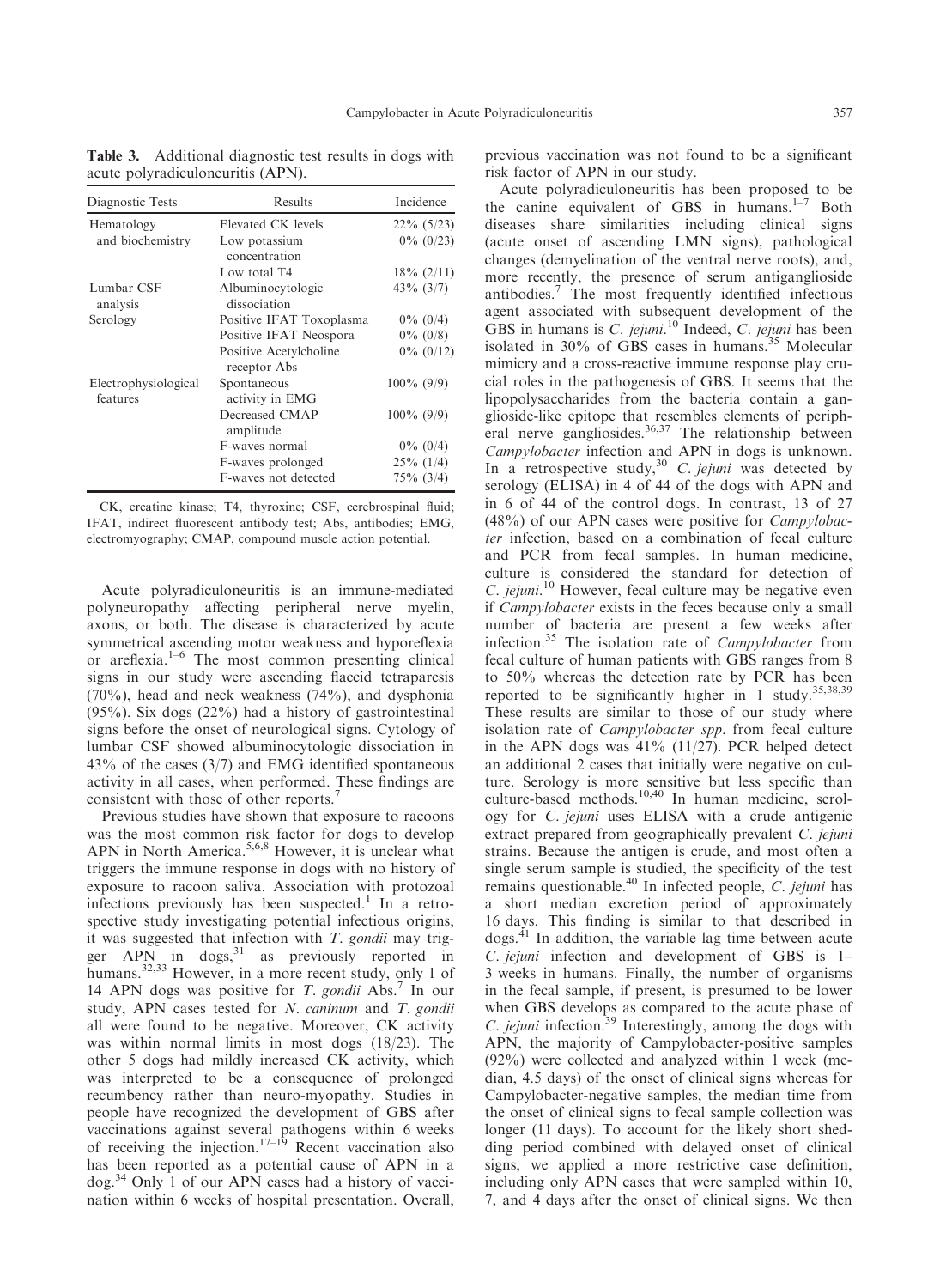found highly significant associations between presence of Campylobacter in feces and development of APN  $(P < 0.001)$ , specifically that the dogs with APN were 9.4 times more likely to be positive for Campylobacter infection than control dogs when sampled within 10 days of the onset of clinical signs. Therefore, the negative results in our APN group may have been caused by a delay in performing fecal diagnostic tests. However, other possible causes for the 14 negative cases also could be considered, including recent vaccination (1/14) and other unknown infectious agents. Some of these dogs tested seronegative for N. caninum  $(6/14)$ and  $T.$  gondii (3/14).

Little literature is available about the prevalence of Campylobacter spp. among healthy dogs in Australia. In 1 study from South Australia, a prevalence of 40% percent was observed in healthy dogs (nondiarrheic) although in this study most of the dogs  $(88\%)$  were unowned strays.<sup>42</sup> Therefore, this study supports previous work suggesting that animals from shelters or commercially kennelled animals have a higher exposure rate to Campylobacter spp. than do domestic dogs.<sup>41</sup> To our knowledge, our study is the first to report the prevalence of Campylobacter spp. in healthy domestic dogs in Australia and in dogs suffering from APN. Across the groups, C. upsaliensis was the most common species isolated in our study, in 10 of 15 (67%) cases where sequencing was available, followed by C. jejuni which was isolated in 5 of 15 cases (see Table 1). The prevalence of Campylobacter spp. in healthy dogs was 23%  $(80\% \, C. \,upsilon)$  which is similar to previous studies available from other countries where prevalence ranged from 17 to 59%, with C. upsaliensis being the most common isolate. C. jejuni accounted for the remainder.<sup>43-45</sup> The prevalence of *C. jejuni* seems to be lower in general in healthy dogs, from 1 to 40% depending on geographical  $\frac{42,44}{100}$  Most of the studies discussing the link between Campylobacter spp. in humans and GBS are based on C. jejuni, and therefore, the role of C. upsaliensis requires further investigation. To our knowledge, 3 cases of GBS related to *C. upsaliensis* infection have been reported in humans.<sup>46–48</sup> Hence, C. upsaliensis appears to be a potential trigger for APN in dogs and GBS in people, although the question remains whether C. upsaliensis induces the disease by eliciting an antibody response against an antigen, similar to the mechanism involving C. jejuni. The risk of developing GBS after C. jejuni infection in people is low  $(0.1\%)$ , suggesting that genetic factors may be involved in triggering the disease.10 Whether preexisting antibodies play a role in developing the disease also is unknown. The short duration of C. jejuni shedding in dogs suggests that it infects dogs transiently rather than being a commensal organism.<sup>41</sup> In our APN group, the presence of C. jejuni was higher than in the control group (40 versus 20%). Although this finding was not significant, C. jejuni was 2.5 times more likely to be present among the APN cases than in the control group. The short C. jejuni shedding time then would explain why we were only able to isolate C. upsaliensis in some of the APN cases.

In our study, consumption of raw chicken meat was strongly associated with the occurrence of APN. Poultry is the most common source of C. jejuni infection in industrialized countries and, in retail surveys, C. jejuni is isolated relatively commonly from commercial poultry products.<sup>49</sup> Therefore, contact with or consumption of raw or undercooked poultry products is an important source of exposure to Campylobacter strains associated with neurological diseases.<sup>50,51</sup> Results from a study in New Zealand<sup>52</sup> showed that food safety measures to decrease contamination of fresh poultry meat with *Campylobacter spp*. not only decreased incidence of campylobacteriosis but also were associated with decreased incidence of GBS. Transmission of Campylobacter may be prevented by improving sanitation, well-cooked poultry products and public health warnings about the hazards of raw chicken consumption. The presence of *C. upsaliensis* in commercial poultry has been reported to range from 1 to  $9.7\%$ ,  $^{53,54}$  suggesting that chickens may be a source of emerging Campylobacter species.

A significant association was found between small breeds and APN. Based on our clinical experience, small dogs are more likely to be fed raw chicken because of the presence of small bones in the chicken which are easily eaten by these dogs rather than larger meat bones that may be fed to medium and large breed dogs. The association between breed size and APN may be explained by the hypothesis that small dogs are fed chicken necks and wings more frequently than are larger breed dogs. Genetic factors, as suggested in humans with GBS, also may be a factor in any breed differences in the incidence of APN.

Isolation of Campylobacter from fecal samples is challenging because of the organism's fragility and short shedding period after infection. Ideally, all samples in our study would have been collected within 10 days after onset of clinical signs to confirm whether the delay in sampling is a factor in negative results in some dogs. Analysis of the raw chicken given to the APN dogs also would have been helpful, but such samples were not available from the owners.

Our study clearly demonstrates that consumption of raw chicken is a risk factor for dogs in the development of APN, and we suspect that Campylobacter infection is most likely to be an immunologic trigger as described in humans with GBS.

# Footnotes

<sup>a</sup> Oxoid microbiology products, Thermo Scientific, Basingstoke, UK

<sup>b</sup> MyTaq Mix, Bioline, MA

## Acknowledgments

Simon Firestone is supported by an Australian Research Council Discovery Early Career Researcher Award (no. DE160100477).

Conflict of Interest Declaration: Authors declare no conflict of interest.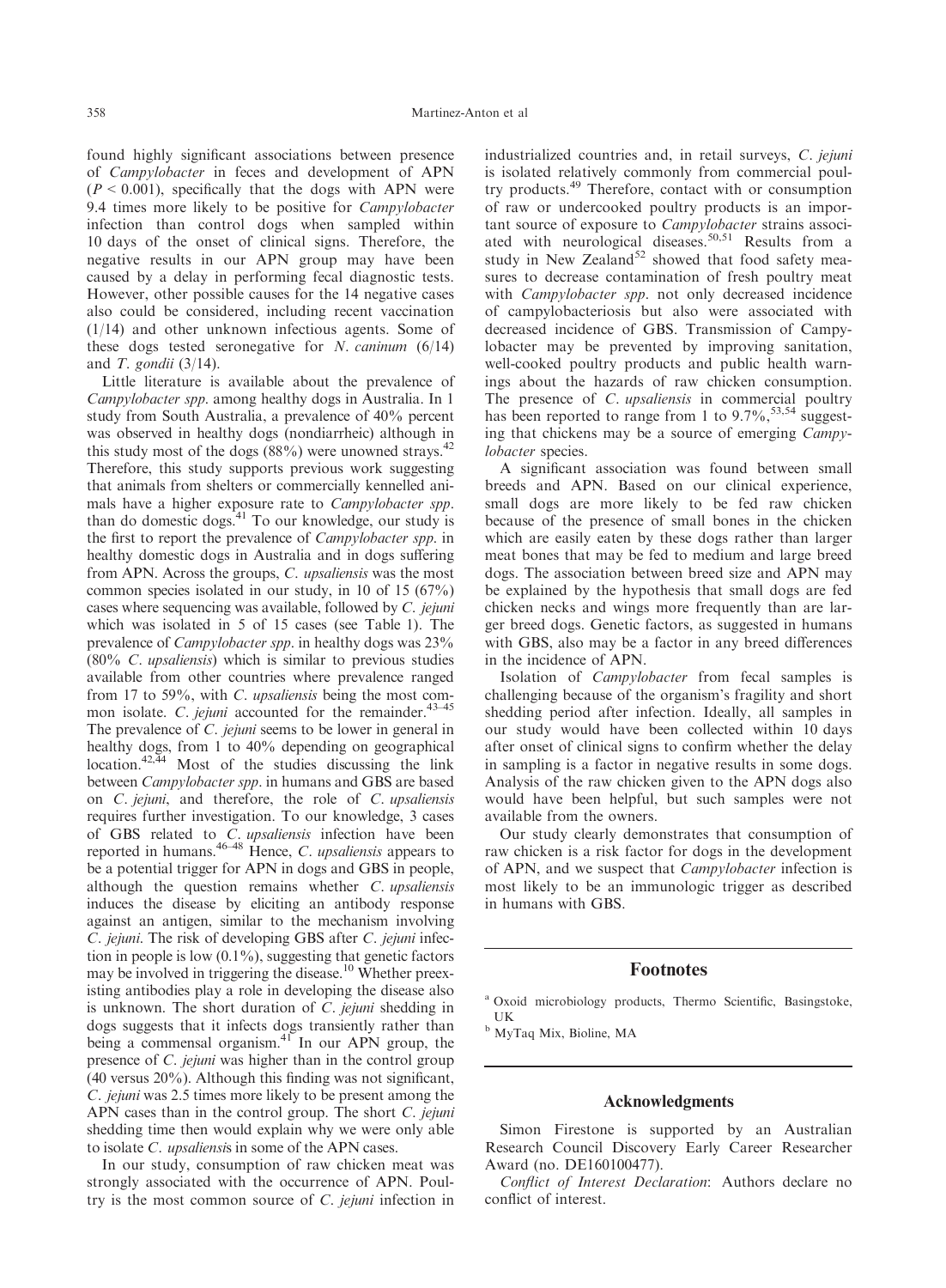Off-label Antimicrobial Declaration: Authors declare no off-label use of antimicrobials.

#### **References**

1. Cummings J. Canine Inflammatory Neuropathies. In: Kirk RW, Boagura JD, eds. Current Veterinary Therapy XI. Philadelphia, PA: WB Saunders; 1992:1034–1037.

2. Cuddon P. Electrophysiologic assessment of acute polyradiculoneuropathy in dogs: Comparison with Guillain-Barre syndrome in people. J Vet Intern Med 1998;12:294–303.

3. Cuddon P. Acquired canine peripheral neuropathies. Vet Clin N Am 2002;32:207–249.

4. Añor S. Acute lower motor neuron tetraparesis. Vet Clin N Am 2014;44:1201–1222.

5. Cummings JF, Haas DC. Coonhound paralysis. An acute idiopathic polyradiculoneuritis in dogs resembling the Landry-Guillain-Barre syndrome. J Neurol Sci 1966;4:51–81.

6. Holmes DF, Schultz RD, Cummings JF, et al. Experimental coonhound paralysis: Animal model of Guillain-Barre syndrome. Neurology 1979;29:1186–1187.

7. Rupp A, Galban-Horcajo F, Bianchi E, et al. Anti-GM2 ganglioside antibodies are a biomarker for acute canine polyradiculoneuritis. JPeripher Nerv Syst 2013;18:75–88.

8. Kingma FJ, Catcott EJ. A paralytic syndrome in coonhounds. Vet Clin N Am 1954;35:115–117.

9. Mishu B, Blaser MJ. Role of Campylobacter jejuni in the initiation of Guillain-Barre syndrome. Clin Infect Dis 1993;17:104–108.

10. Nyati KK, Nyati R. Role of Campylobacter jejuni infection in the pathogenesis of Guillain-Barre syndrome: An update. Biomed Res Int 2013;2013:852195.

11. Mori M, Kuwabara S, Miyake M, et al. Haemophilus infection and Guillain-Barre syndrome. Brain 2000;123:2171–2178.

12. Kusunoki S, Chiba A, Hitoshi S, et al. Anti-Gal-C antibody in autoimmune neuropathies subsequent to mycoplasma infection. Muscle Nerve 1995;18:409–413.

13. Visser LH, van der Meche FG, Meulstee J, et al. Cytomegalovirus infection and Guillain-Barre syndrome: The clinical, electrophysiologic, and prognostic features. Dutch Guillain-Barre Study Group. Neurology 1996;47:668–673.

14. Jacobs BC, Rothbarth PH, van der Meche FG, et al. The spectrum of antecedent infections in Guillain-Barre syndrome: A case-control study. Neurology 1998;51:1110–1115.

15. Mancardi GL, Del Sette M, Primavera A, et al. Borrelia burgdorferi and Guillain-Barre syndrome. Lancet 1989;2:985–986.

16. Cao-Lormeau VM, Blake A, Mons S, et al. Guillain-Barre syndrome outbreak associated with Zika virus infection in French polynesia: A case-control study. Lancet 2016;387:1531–1539.

17. Hemachudha T, Griffin DE, Chen WW, et al. Immunologic studies of rabies vaccination-induced Guillain-Barre syndrome. Neurology 1988;38:375–378.

18. Langmuir AD, Bregman DJ, Kurland LT, et al. An epidemiologic and clinical evaluation of Guillain-Barre syndrome reported in association with the administration of swine influenza vaccines. Am J Epidemiol 1984;119:841–879.

19. Tremblay ME, Closon A, D'Anjou G, et al. Guillain-Barre syndrome following H1N1 immunization in a pediatric patient. Ann Pharmacother 2010;44:1330–1333.

20. Fox JG. Campylobacter infections. In: Greene CE, ed. Infectious Diseases of the Dog and Cat. Philadelphia, PA: Saunders; 2011;39:339–343.

21. Hald B, Pedersen K, Waino M, et al. Longitudinal study of the excretion patterns of thermophilic Campylobacter spp. in young pet dogs in Denmark. J Clin Microbiol 2004;42:2003–2012.

22. Sykes JE, Browning GF, Anderson G, et al. Differential sensitivity of culture and the polymerase chain reaction for

detection of feline herpesvirus 1 in vaccinated and unvaccinated cats. Arch Virol 1997;142:65–74.

23. Yamazaki-Matsune W, Taguchi M, Seto K, et al. Development of a multiplex PCR assay for identification of Campylobacter coli, Campylobacter fetus, Campylobacter hyointestinalis subsp. Hyointestinalis, Campylobacter lari and Campylobacter upsaliensis. J Med Microbiol 2007;56:1467–1473.

24. Konkel ME, Gray SA, Kim BJ, Garvis SG, Yoon J. Identification of the enteropathogens Campylobacter jejuni and Campylobacter coli based on the cadF virulence gene and its product. J Clin Microbiol 1999;37:510–517.

25. Weisburg WG, Barns SM, Pelletier DA, Lane DJ. 16S ribosomal DNA amplification for phylogenetic study. J Bacteriol 1991;173:697–703.

26. Medlin L, Elwood HJ, Stickel S, Sogin ML. The characterization of enzymatically amplified eukaryotic 16S-like rRNA-coding regions. Gene 1988;71:491–499.

27. Yoon SH, Ha SM, Kwon S, et al. Introducing EzBioCloud: A taxonomically united database of 16S rRNA gene sequences and whole-genome assemblies. Int J Syst Evol Microbiol 2017;67:1613–1617.

28. Cole JR, Chai B, Farris RJ, et al. The ribosomal database project (RDP-II): Introducing myRDP space and quality controlled public data. Nucleic Acids Res 2007;35 (Database issue): D169–D172.

29. Collett D. Modeling Binary Data, 2nd ed. Boca Raton, FL: Chapman and Hall; 2003.

30. Textor J, Hardt J, Knüppel S. DAGitty: A graphical tool for analyzing causal diagrams. Epidemiology 2011;22:745.

31. Holt N, Murray M, Cuddon PA, Lappin MR. Seroprevalence of various infectious agents in dogs with suspected acute canine polyradiculoneuritis. J Vet Intern Med 2011;25: 261–266.

32. Pascual JM, Redon J, Villoslada C, et al. Guillain-Barre syndrome after acute toxoplasma infection. Med Clin (Barc) 1984;83:351–352.

33. Bossi P, Caumes E, Paris L, et al. Toxoplasma gondii-associated Guillain-Barre syndrome in an immunocompetent patient. J Clin Microbiol 1998;36:3724–3725.

34. Gehring R, Eggars B. Suspected post-vaccinal acute polyradiculoneuritis in a puppy. J S Afr Vet Assoc 2001;72:96.

35. Kuroki S, Saida T, Nukina M, et al. Campylobacter jejuni strains from patients with Guillain-Barre syndrome belong mostly to Penner serogroup 19 and contain  $\beta$ -N-acetylglucosamine residues. Ann Neurol 1993;33:243–247.

36. Goodyear CS, O'Hanlon GM, Plomp JJ, et al. Monoclonal antibodies raised against Guillain-Barre syndrome-associated Campylobacter jejuni lipopolysaccharides react with neuronal gangliosides and paralyze muscle-nerve preparations. J Clin Invest 1999;104:697–708.

37. Yuki N, Susuki K, Koga M, et al. Carbohydrate mimicry between human ganglioside GM1 and Campylobacter jejuni lipooligosaccharide causes Guillain-Barre syndrome. Proc Natl Acad Sci USA 2004;101:11404–11409.

38. Allos BM. Association between Campylobacter infection and Guillain-Barre syndrome. J Infect Dis 1997;176:125–128.

39. Sinha S, Prasad KN, Pradhan S, et al. Detection of preceding Campylobacter jejuni infection by polymerase chain reaction in patients with Guillain-Barre syndrome. T Roy Soc Trop Med H 2004;98:342–346.

40. Tsang RS. The relationship of *Campylobacter jejuni* infection and the development of Guillain-Barre syndrome. Curr Opin Infect Dis 2002;15:221–228.

41. Parsons BN, Porter CJ, Ryvar R, et al. Prevalence of Campylobacter spp. in a cross-sectional study of dogs attending veterinary practices in the UK and risk indicators associated with shedding. Vet J 2010;184: 66–70.